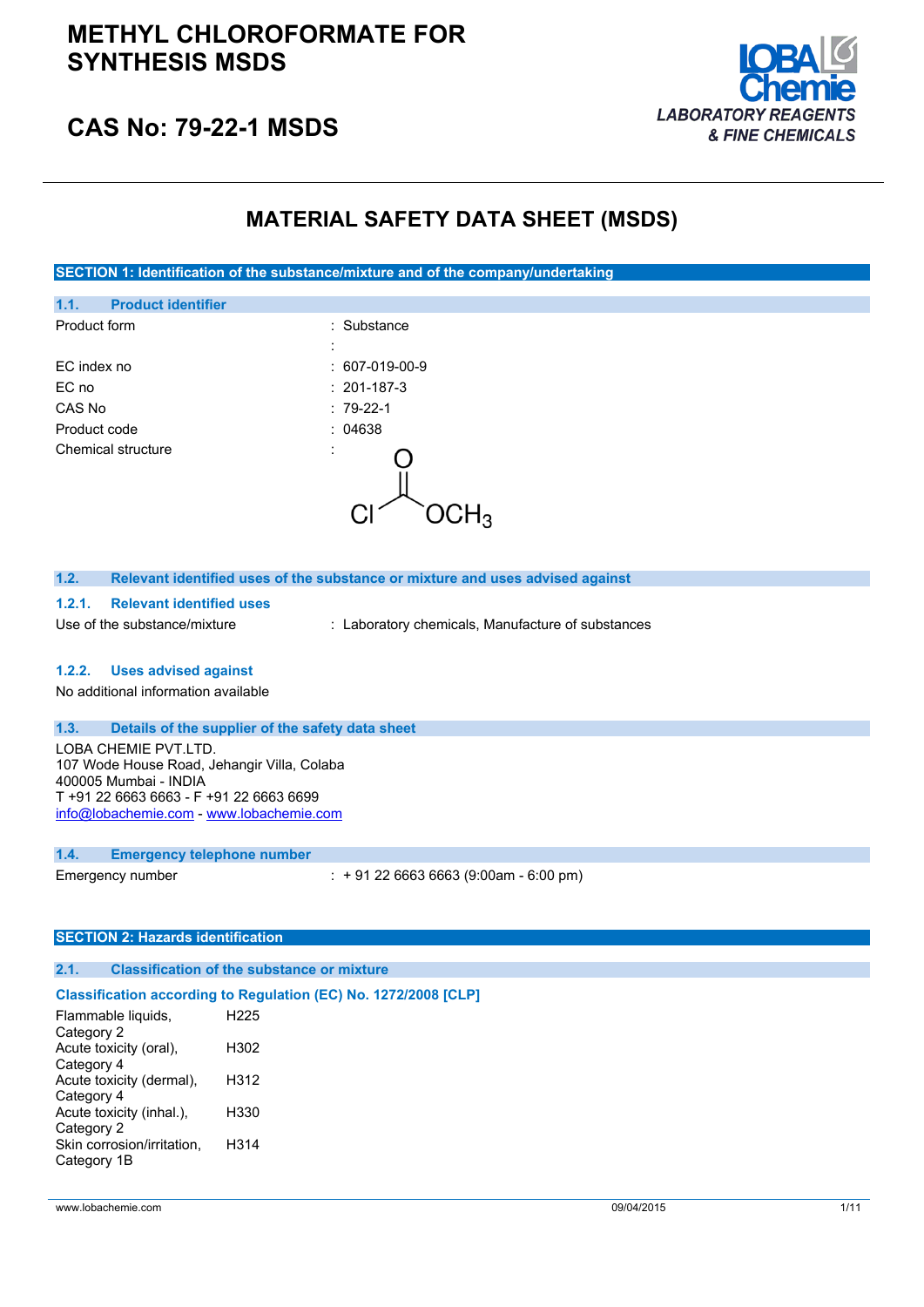Safety Data Sheet

Full text of classification categories and H statements : see section 16

## **Classification according to Directive 67/548/EEC or 1999/45/EC** F; R11 T+; R26 Xn; R21/22 C; R34 Full text of R-phrases: see section 16

## **Adverse physicochemical, human health and environmental effects**

No additional information available

| 2.2.<br><b>Label elements</b>                              |                                                                                                                                                                                                                                                                                                                                                                                                                                                                |
|------------------------------------------------------------|----------------------------------------------------------------------------------------------------------------------------------------------------------------------------------------------------------------------------------------------------------------------------------------------------------------------------------------------------------------------------------------------------------------------------------------------------------------|
| Labelling according to Regulation (EC) No. 1272/2008 [CLP] |                                                                                                                                                                                                                                                                                                                                                                                                                                                                |
| Hazard pictograms (CLP)                                    |                                                                                                                                                                                                                                                                                                                                                                                                                                                                |
|                                                            | GHS02<br>GHS06<br>GHS05                                                                                                                                                                                                                                                                                                                                                                                                                                        |
| Signal word (CLP)                                          | : Danger                                                                                                                                                                                                                                                                                                                                                                                                                                                       |
| Hazard statements (CLP)                                    | $\therefore$ H225 - Highly flammable liguid and vapour<br>H302+H312 - Harmful if swallowed or in contact with skin<br>H314 - Causes severe skin burns and eye damage<br>H330 - Fatal if inhaled                                                                                                                                                                                                                                                                |
| Precautionary statements (CLP)                             | : P210 - Keep away from heat/sparks/open flames/hot surfaces. - No smoking<br>P280 - Wear protective gloves/protective clothing/eye protection/face protection<br>P284 - [In case of inadequate ventilation] wear respiratory protection<br>P305+P351+P338 - IF IN EYES: Rinse cautiously with water for several minutes.<br>Remove contact lenses, if present and easy to do. Continue rinsing<br>P310 - Immediately call a POISON CENTER or doctor/physician |

# **2.3. Other hazards**

No additional information available

**SECTION 3: Composition/information on ingredients**

| <b>SECTION 3: COMPOSITION/INIONITATION ON INGLESITIS</b> |                  |                                      |
|----------------------------------------------------------|------------------|--------------------------------------|
|                                                          |                  |                                      |
| 3.1.                                                     | <b>Substance</b> |                                      |
| Name                                                     |                  | : METHYL CHLOROFORMATE FOR SYNTHESIS |
| CAS No                                                   |                  | $:79-22-1$                           |
| EC no                                                    |                  | $: 201 - 187 - 3$                    |
| EC index no                                              |                  | $: 607-019-00-9$                     |
|                                                          |                  |                                      |

Full text of R- and H-phrases: see section 16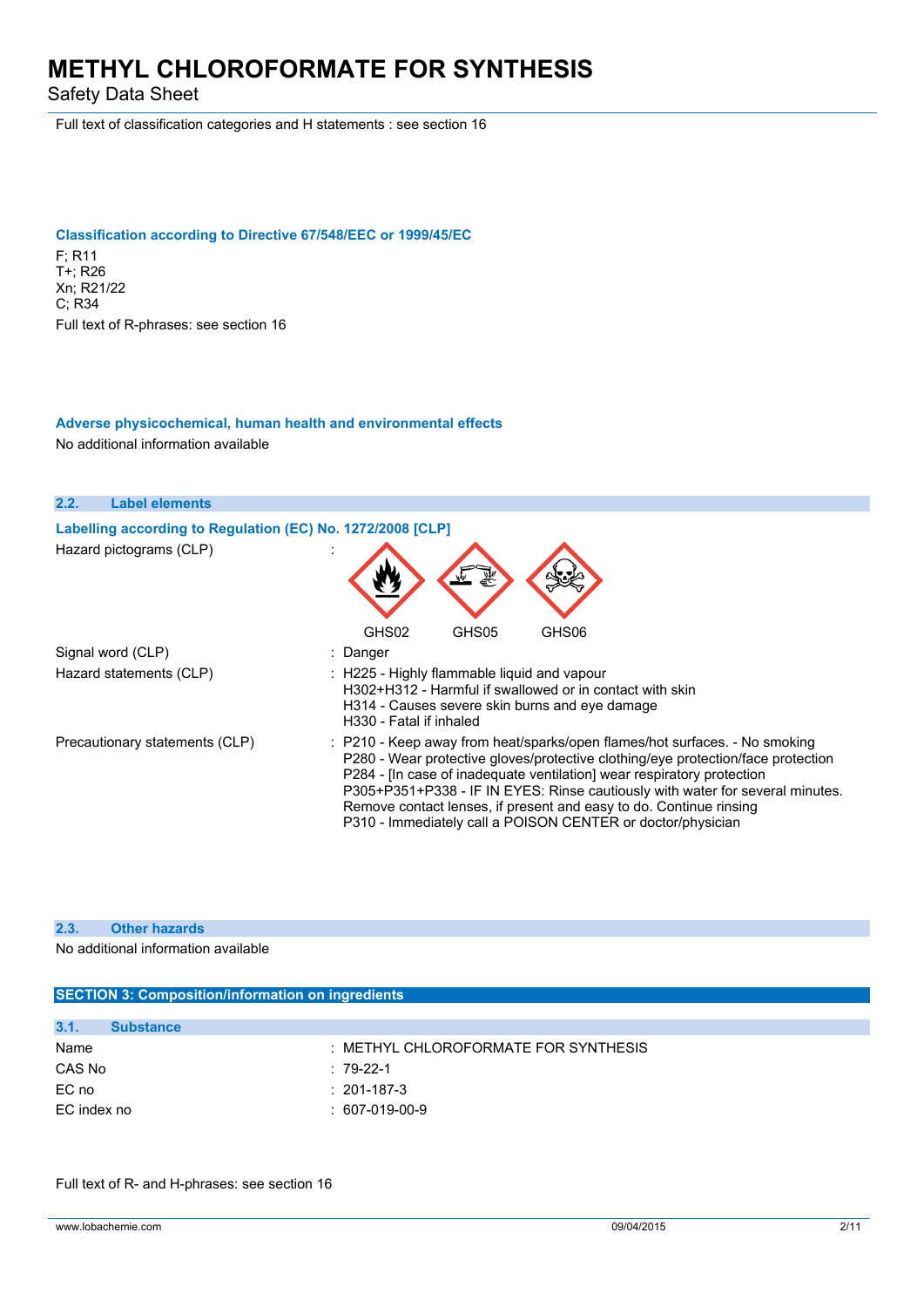Safety Data Sheet

# **3.2. Mixture**

Not applicable

| <b>SECTION 4: First aid measures</b>                                |                                                                                                                                                                                                                                                                          |
|---------------------------------------------------------------------|--------------------------------------------------------------------------------------------------------------------------------------------------------------------------------------------------------------------------------------------------------------------------|
| 4.1.<br><b>Description of first aid measures</b>                    |                                                                                                                                                                                                                                                                          |
| First-aid measures after inhalation                                 | : Remove victim to fresh air and keep at rest in a position comfortable for breathing.<br>Immediately call a POISON CENTER or doctor/physician.                                                                                                                          |
| First-aid measures after skin contact                               | Rinse skin with water/shower. Remove/Take off immediately all contaminated<br>clothing. Immediately call a POISON CENTER or doctor/physician. Specific<br>measures (see  on this label). Wash with plenty of soap and water. Wash<br>contaminated clothing before reuse. |
| First-aid measures after eye contact                                | Rinse cautiously with water for several minutes. Remove contact lenses, if present<br>and easy to do. Continue rinsing. Immediately call a POISON CENTER or<br>doctor/physician.                                                                                         |
| First-aid measures after ingestion                                  | Rinse mouth. Call a POISON CENTER or doctor/physician if you feel unwell. Do<br>NOT induce vomiting. Immediately call a POISON CENTER or doctor/physician.                                                                                                               |
| 4.2.<br>Most important symptoms and effects, both acute and delayed |                                                                                                                                                                                                                                                                          |
| Symptoms/injuries                                                   | : Causes severe skin burns and eye damage.                                                                                                                                                                                                                               |
| Symptoms/injuries after skin contact                                | Repeated exposure to this material can result in absorption through skin causing<br>significant health hazard. Harmful in contact with skin.                                                                                                                             |
| Symptoms/injuries after eye contact                                 | : Causes serious eye damage.                                                                                                                                                                                                                                             |
| Symptoms/injuries after ingestion                                   | Swallowing a small quantity of this material will result in serious health hazard.                                                                                                                                                                                       |
| 4.3.                                                                | Indication of any immediate medical attention and special treatment needed                                                                                                                                                                                               |
| Treat symptomatically.                                              |                                                                                                                                                                                                                                                                          |
| <b>SECTION 5: Firefighting measures</b>                             |                                                                                                                                                                                                                                                                          |
| 5.1.<br><b>Extinguishing media</b>                                  |                                                                                                                                                                                                                                                                          |
| Suitable extinguishing media<br>Unsuitable extinguishing media      | : dry chemical powder, alcohol-resistant foam, carbon dioxide (CO2).<br>Do not use a heavy water stream.                                                                                                                                                                 |
| 5.2.<br>Special hazards arising from the substance or mixture       |                                                                                                                                                                                                                                                                          |
| Fire hazard                                                         | : Highly flammable liquid and vapour.                                                                                                                                                                                                                                    |
| Explosion hazard                                                    | May form flammable/explosive vapour-air mixture.                                                                                                                                                                                                                         |
| 5.3.<br><b>Advice for firefighters</b>                              |                                                                                                                                                                                                                                                                          |
| Protection during firefighting                                      | : Do not attempt to take action without suitable protective equipment.                                                                                                                                                                                                   |
| <b>SECTION 6: Accidental release measures</b>                       |                                                                                                                                                                                                                                                                          |
| 6.1.                                                                | Personal precautions, protective equipment and emergency procedures                                                                                                                                                                                                      |
| General measures                                                    | : Remove ignition sources. Use special care to avoid static electric charges. No naked<br>lights. No smoking.                                                                                                                                                            |
| 6.1.1.<br>For non-emergency personnel                               |                                                                                                                                                                                                                                                                          |
| <b>Emergency procedures</b>                                         | Evacuate unnecessary personnel.                                                                                                                                                                                                                                          |
| 6.1.2.<br>For emergency responders                                  |                                                                                                                                                                                                                                                                          |
| Protective equipment                                                | : Use personal protective equipment as required.                                                                                                                                                                                                                         |
| Emergency procedures                                                | : Ventilate area.                                                                                                                                                                                                                                                        |
| 6.2.<br><b>Environmental precautions</b>                            |                                                                                                                                                                                                                                                                          |

Avoid release to the environment.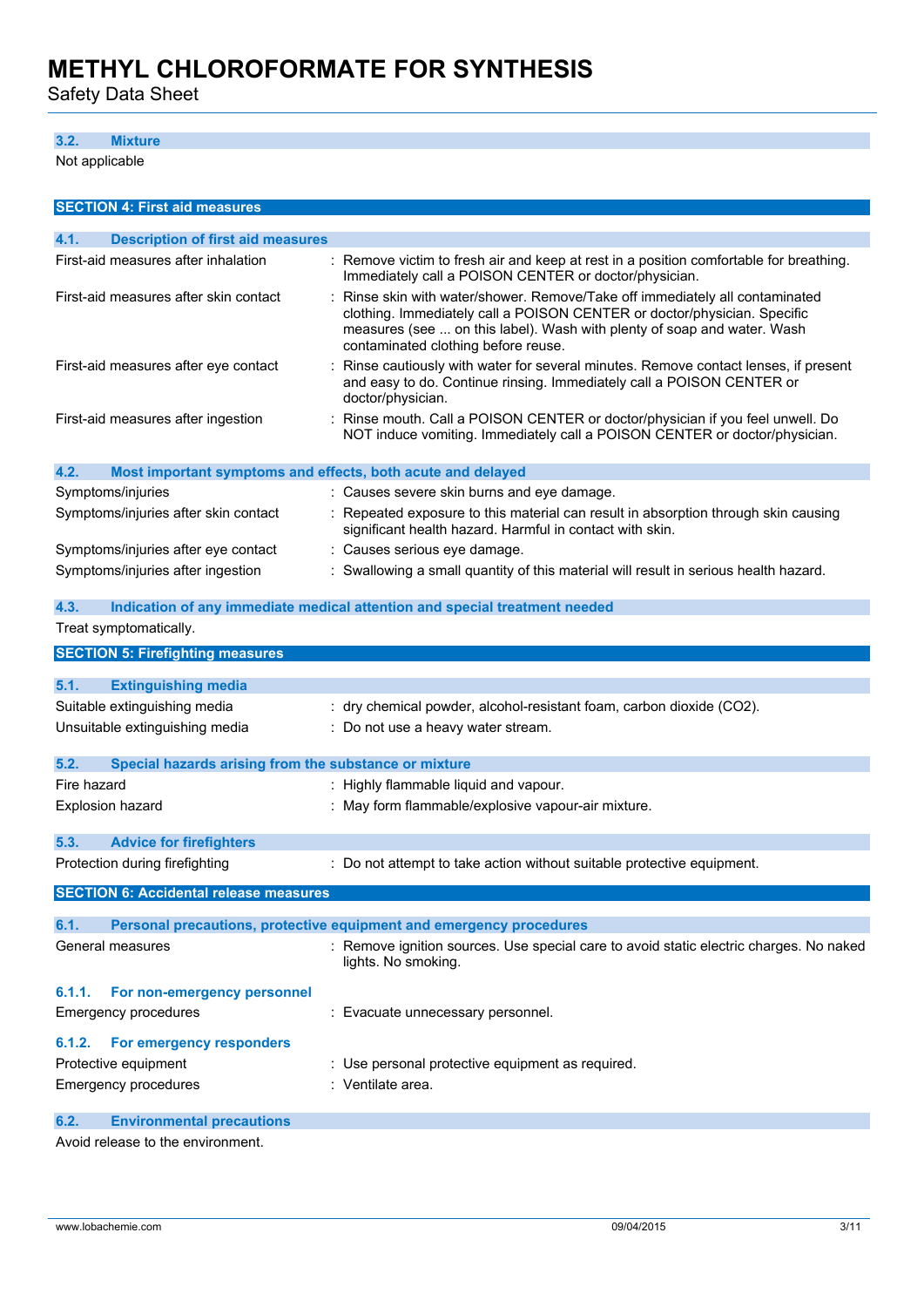Safety Data Sheet

| 6.3.                                                                 | Methods and material for containment and cleaning up                                                                                                                                                                                   |  |  |
|----------------------------------------------------------------------|----------------------------------------------------------------------------------------------------------------------------------------------------------------------------------------------------------------------------------------|--|--|
| Methods for cleaning up                                              | : Collect spillage. On land, sweep or shovel into suitable containers. Soak up spills<br>with inert solids, such as clay or diatomaceous earth as soon as possible.                                                                    |  |  |
| <b>Reference to other sections</b><br>6.4.                           |                                                                                                                                                                                                                                        |  |  |
| No additional information available                                  |                                                                                                                                                                                                                                        |  |  |
| <b>SECTION 7: Handling and storage</b>                               |                                                                                                                                                                                                                                        |  |  |
| 7.1.<br><b>Precautions for safe handling</b>                         |                                                                                                                                                                                                                                        |  |  |
| Additional hazards when processed                                    | : Handle empty containers with care because residual vapours are flammable.                                                                                                                                                            |  |  |
| Precautions for safe handling                                        | : No naked lights. No smoking. Use only non-sparking tools. Do not breathe<br>dust/fume/gas/mist/vapours/spray.                                                                                                                        |  |  |
| Hygiene measures                                                     | Do not eat, drink or smoke when using this product. Wash  thoroughly after<br>handling. Wash contaminated clothing before reuse.                                                                                                       |  |  |
| Conditions for safe storage, including any incompatibilities<br>7.2. |                                                                                                                                                                                                                                        |  |  |
| <b>Technical measures</b>                                            | : Proper grounding procedures to avoid static electricity should be followed.<br>Ground/bond container and receiving equipment. Use explosion-proof<br>electrical/ventilating/lighting/ equipment. Comply with applicable regulations. |  |  |
| Storage conditions                                                   | : Keep in fireproof place. Keep container tightly closed.                                                                                                                                                                              |  |  |
| Incompatible materials                                               | : Heat sources.                                                                                                                                                                                                                        |  |  |
| <b>Specific end use(s)</b><br>7.3.                                   |                                                                                                                                                                                                                                        |  |  |
| No additional information available                                  |                                                                                                                                                                                                                                        |  |  |
|                                                                      |                                                                                                                                                                                                                                        |  |  |
| <b>SECTION 8: Exposure controls/personal protection</b>              |                                                                                                                                                                                                                                        |  |  |
| 8.1.<br><b>Control parameters</b>                                    |                                                                                                                                                                                                                                        |  |  |
| No additional information available                                  |                                                                                                                                                                                                                                        |  |  |

| 8.2.<br><b>Exposure controls</b>                              |                                     |
|---------------------------------------------------------------|-------------------------------------|
| Hand protection                                               | : protective gloves                 |
| Eye protection                                                | : Chemical goggles or face shield   |
| Skin and body protection                                      | : Wear suitable protective clothing |
| Respiratory protection                                        | : Wear respiratory protection       |
| <b>SECTION 9: Physical and chemical properties</b>            |                                     |
| 9.1.<br>Information on basic physical and chemical properties |                                     |
| Physical state                                                | : Liquid                            |
| Molecular mass                                                | $: 94.5$ g/mol                      |
| Colour                                                        | : Colorless.                        |
| Odour                                                         | : No data available                 |
| Odour threshold                                               | : No data available                 |
| pH                                                            | : No data available                 |
| Relative evaporation rate (butylacetate=1)                    | : No data available                 |
|                                                               |                                     |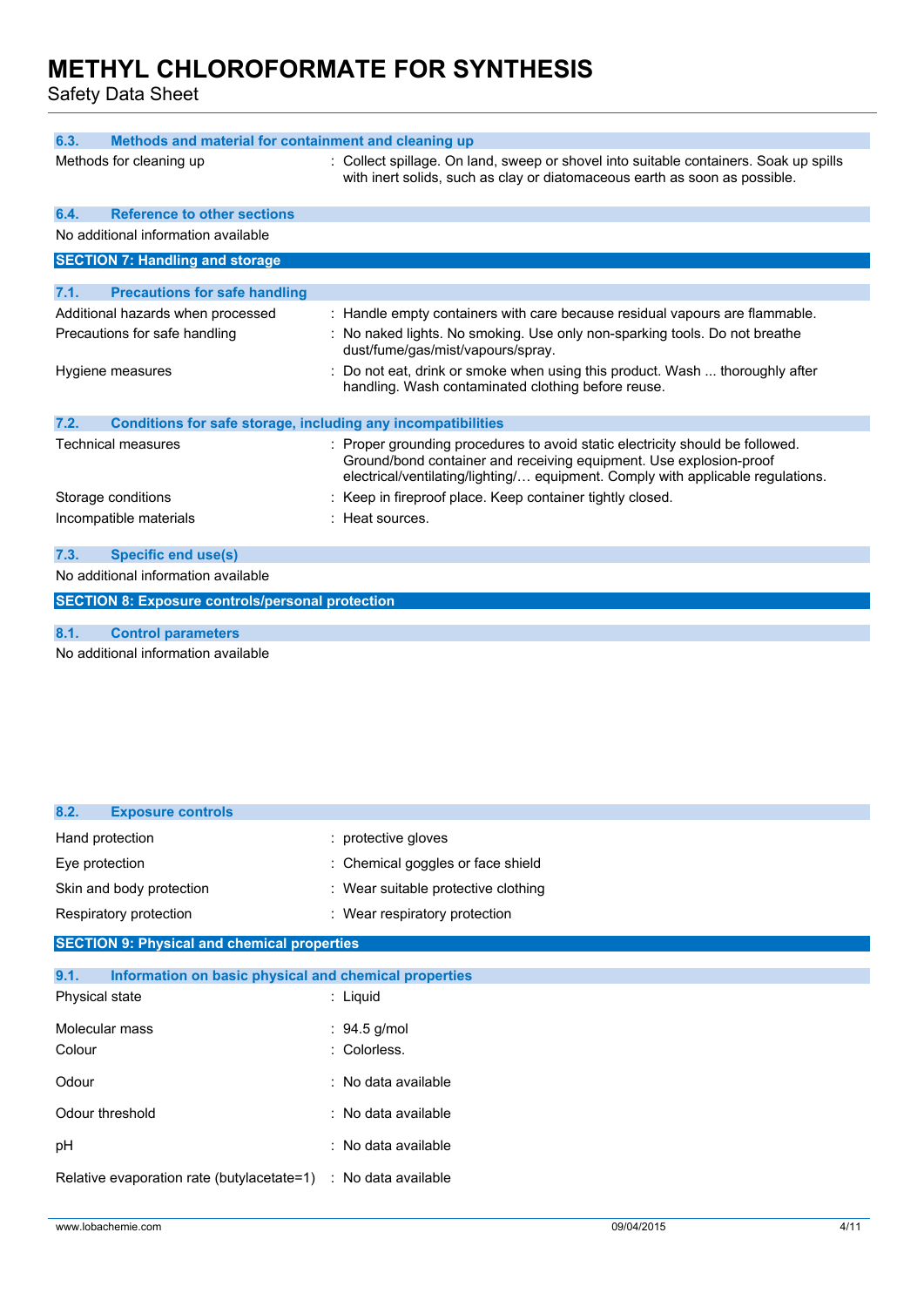Safety Data Sheet

| Melting point                                     | $: -81 °C$                                                 |
|---------------------------------------------------|------------------------------------------------------------|
| Freezing point                                    | : No data available                                        |
| Boiling point                                     | $: 70 - 72$                                                |
| Flash point                                       | : 10 $^{\circ}$ C                                          |
| Critical temperature<br>Auto-ignition temperature | : 252 °C<br>: 485 $^{\circ}$ C                             |
| Decomposition temperature                         | : No data available                                        |
| Flammability (solid, gas)                         | : Highly flammable liquid and vapour                       |
| Vapour pressure                                   | : 108.5 mm Hg (at $20^{\circ}$ C)                          |
| Relative vapour density at 20 °C                  | : > 1                                                      |
| Relative density                                  | : No data available                                        |
| Density<br>Solubility                             | : $1.223$ g/cm <sup>3</sup><br>: Water: Insoluble in water |
| Log Pow                                           | : No data available                                        |
| Viscosity, kinematic                              | : No data available                                        |
| Viscosity, dynamic                                | : No data available                                        |
| Explosive properties                              | : No data available                                        |
| Oxidising properties                              | : No data available                                        |
| <b>Explosive limits</b>                           | : No data available                                        |

## **9.2. Other information**

No additional information available

**SECTION 10: Stability and reactivity**

## **10.1. Reactivity**

Thermal decomposition generates : Corrosive vapours.

## **10.2. Chemical stability**

Highly flammable liquid and vapour. May form flammable/explosive vapour-air mixture.

## **10.3. Possibility of hazardous reactions**

No additional information available

# **10.4. Conditions to avoid**

Open flame. Direct sunlight.

## **10.5. Incompatible materials**

No additional information available

## **10.6. Hazardous decomposition products**

May release flammable gases. Thermal decomposition generates : Corrosive vapours.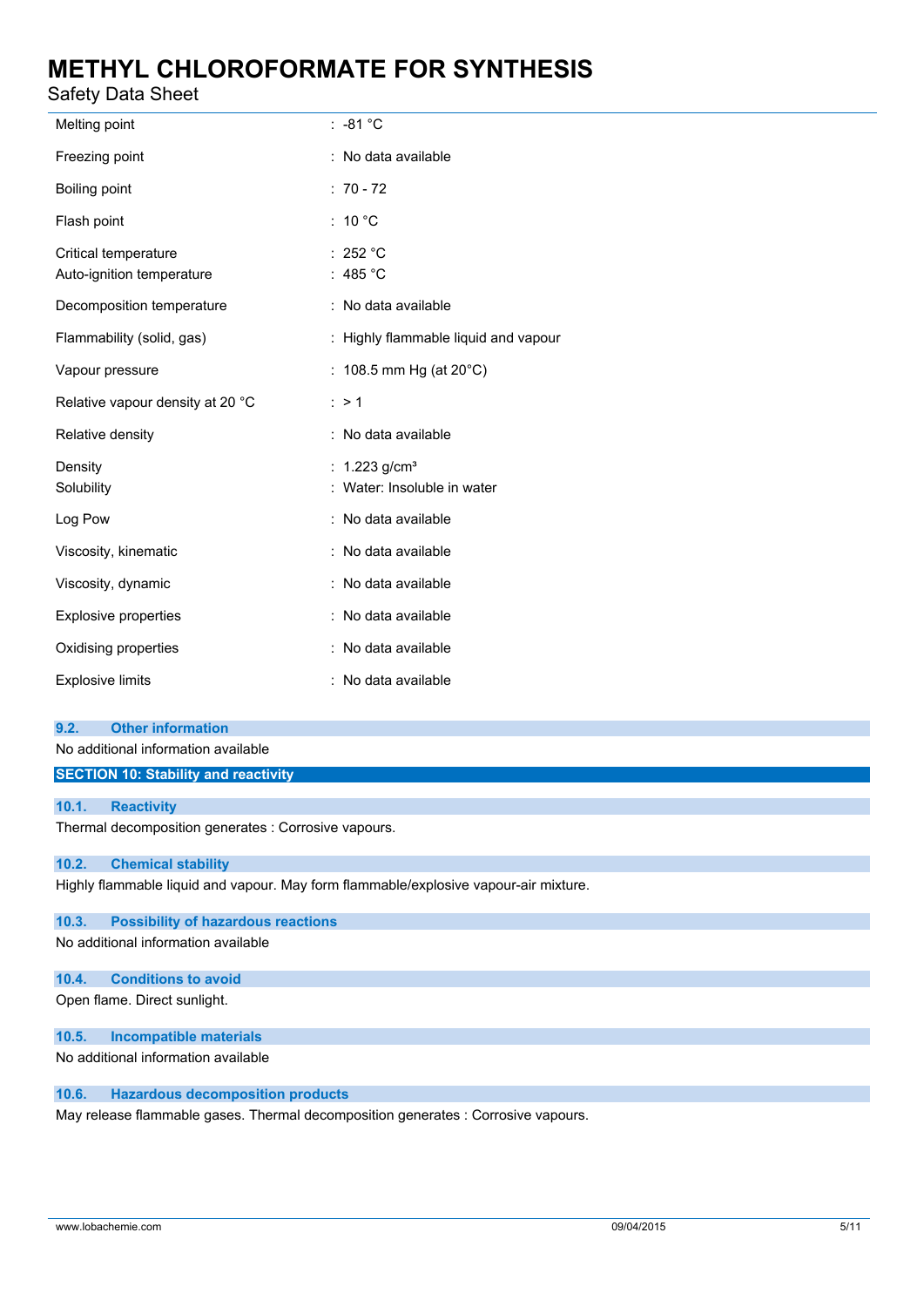Safety Data Sheet

| <b>SECTION 11: Toxicological information</b>                                                                                                 |                                                                                                                                                    |  |
|----------------------------------------------------------------------------------------------------------------------------------------------|----------------------------------------------------------------------------------------------------------------------------------------------------|--|
| 11.1.<br>Information on toxicological effects                                                                                                |                                                                                                                                                    |  |
| Acute toxicity                                                                                                                               | : Oral: Harmful if swallowed. Dermal: Harmful in contact with skin. Inhalation: Fatal if<br>inhaled.                                               |  |
| Skin corrosion/irritation<br>Serious eye damage/irritation<br>Respiratory or skin sensitisation<br>Germ cell mutagenicity<br>Carcinogenicity | : Causes severe skin burns and eye damage.<br>Serious eye damage, category 1, implicit<br>: Not classified<br>: Not classified<br>: Not classified |  |
| Reproductive toxicity<br>Specific target organ toxicity (single<br>exposure)                                                                 | : Not classified<br>: Not classified                                                                                                               |  |
| Specific target organ toxicity (repeated<br>exposure)                                                                                        | : Not classified                                                                                                                                   |  |
| Aspiration hazard                                                                                                                            | : Not classified                                                                                                                                   |  |
| Potential adverse human health effects<br>and symptoms                                                                                       | : Harmful if swallowed. Harmful in contact with skin.                                                                                              |  |
| <b>SECTION 12: Ecological information</b>                                                                                                    |                                                                                                                                                    |  |
| 12.1.<br><b>Toxicity</b>                                                                                                                     |                                                                                                                                                    |  |
| No additional information available                                                                                                          |                                                                                                                                                    |  |
| 12.2.<br><b>Persistence and degradability</b>                                                                                                |                                                                                                                                                    |  |
| No additional information available                                                                                                          |                                                                                                                                                    |  |
| 12.3.<br><b>Bioaccumulative potential</b>                                                                                                    |                                                                                                                                                    |  |
| No additional information available                                                                                                          |                                                                                                                                                    |  |
| 12.4.<br><b>Mobility in soil</b>                                                                                                             |                                                                                                                                                    |  |
| No additional information available                                                                                                          |                                                                                                                                                    |  |
| 12.5.<br><b>Results of PBT and vPvB assessment</b>                                                                                           |                                                                                                                                                    |  |
| No additional information available                                                                                                          |                                                                                                                                                    |  |

### **12.6. Other adverse effects**

No additional information available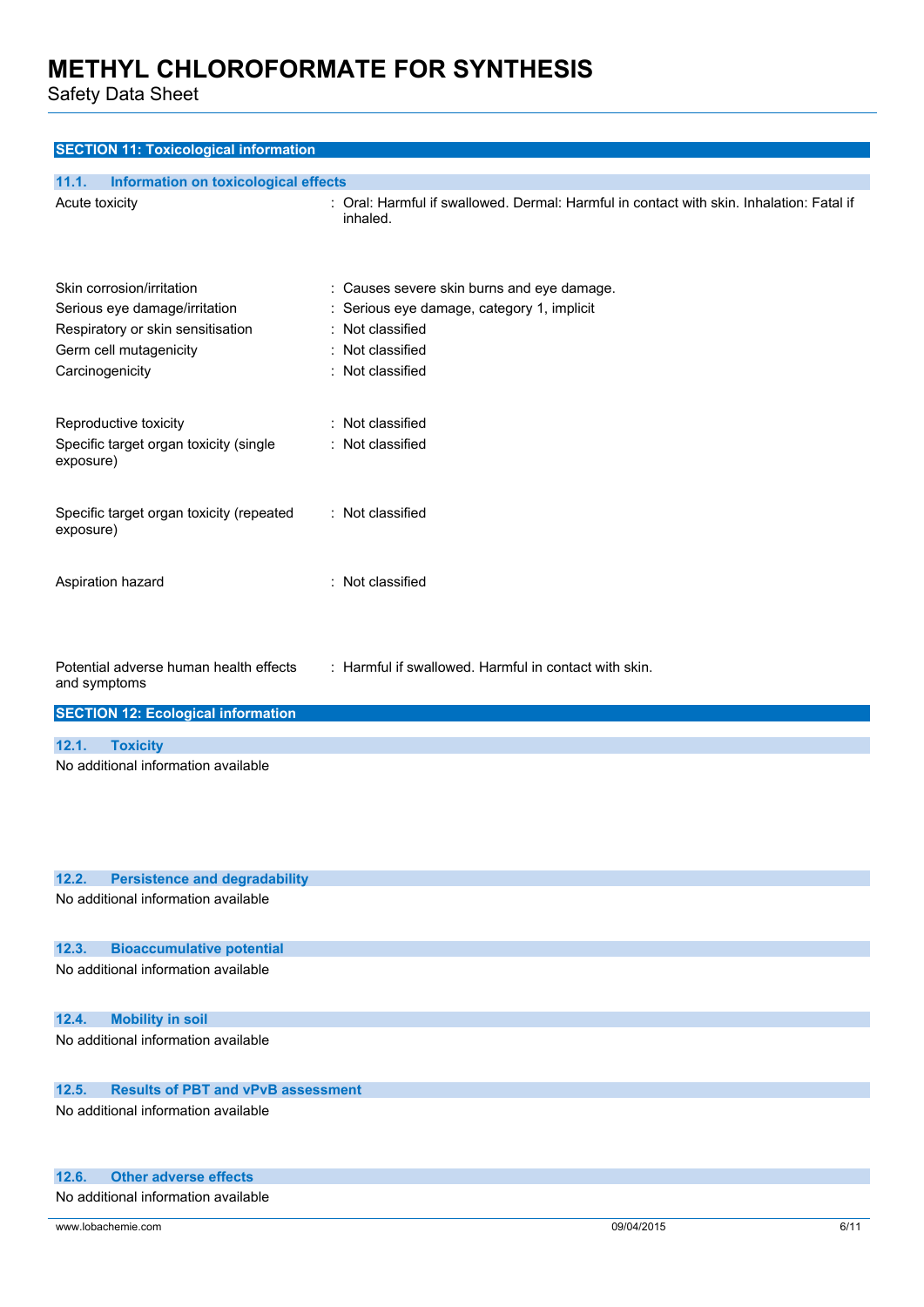Safety Data Sheet

| <b>SECTION 13: Disposal considerations</b>    |                                                                             |  |  |
|-----------------------------------------------|-----------------------------------------------------------------------------|--|--|
| 13.1.<br>Waste treatment methods              |                                                                             |  |  |
| Product/Packaging disposal<br>recommendations | : Dispose of contents/container to                                          |  |  |
| Additional information                        | : Handle empty containers with care because residual vapours are flammable. |  |  |
| <b>SECTION 14: Transport information</b>      |                                                                             |  |  |

In accordance with ADR / RID / IMDG / IATA / ADN

| 14.1.<br><b>UN number</b>                  |                                                           |
|--------------------------------------------|-----------------------------------------------------------|
| UN-No. (ADR)                               | : 1238                                                    |
| UN-No. (IMDG)                              | : 1238                                                    |
| UN-No.(IATA)                               | : 1238                                                    |
| UN-No.(ADN)                                | : 1238                                                    |
| UN-No. (RID)                               | : 1238                                                    |
| 14.2.<br><b>UN proper shipping name</b>    |                                                           |
| Proper Shipping Name (ADR)                 | : METHYL CHLOROFORMATE                                    |
| Proper Shipping Name (IMDG)                | : METHYL CHLOROFORMATE                                    |
| Proper Shipping Name (IATA)                | : METHYL CHLOROFORMATE                                    |
| Proper Shipping Name (ADN)                 | : METHYL CHLOROFORMATE                                    |
| Proper Shipping Name (RID)                 | : METHYL CHLOROFORMATE                                    |
| Transport document description (ADR)       | : UN 1238 METHYL CHLOROFORMATE, 6.1 (3+8), I, (C/D)       |
| Transport document description (IMDG)      | : UN 1238 METHYL CHLOROFORMATE, 6.1 (3+8), $I$ (5°C c.c.) |
| Transport document description (IATA)      | : UN 1238 METHYL CHLOROFORMATE, 6.1, I                    |
| Transport document description (ADN)       | : UN 1238 METHYL CHLOROFORMATE, 6.1 (3+8), I              |
| Transport document description (RID)       | : UN 1238 METHYL CHLOROFORMATE, 6.1 (3+8), I              |
| 14.3.<br><b>Transport hazard class(es)</b> |                                                           |
| <b>ADR</b>                                 |                                                           |
| Transport hazard class(es) (ADR)           | : 6.1(3, 8)                                               |
| Danger labels (ADR)                        | : 6.1, 3, 8                                               |
|                                            | ∥≪                                                        |

## **IMDG**

Transport hazard class(es) (IMDG) : 6.1 (3, 8) Danger labels (IMDG) : 6.1, 3, 8

 $: 6.1 (3, 8)$  $: 6.1, 3, 8$ 



# **IATA**

| Transport hazard class(es) (IATA) |  |
|-----------------------------------|--|
| Hazard labels (IATA)              |  |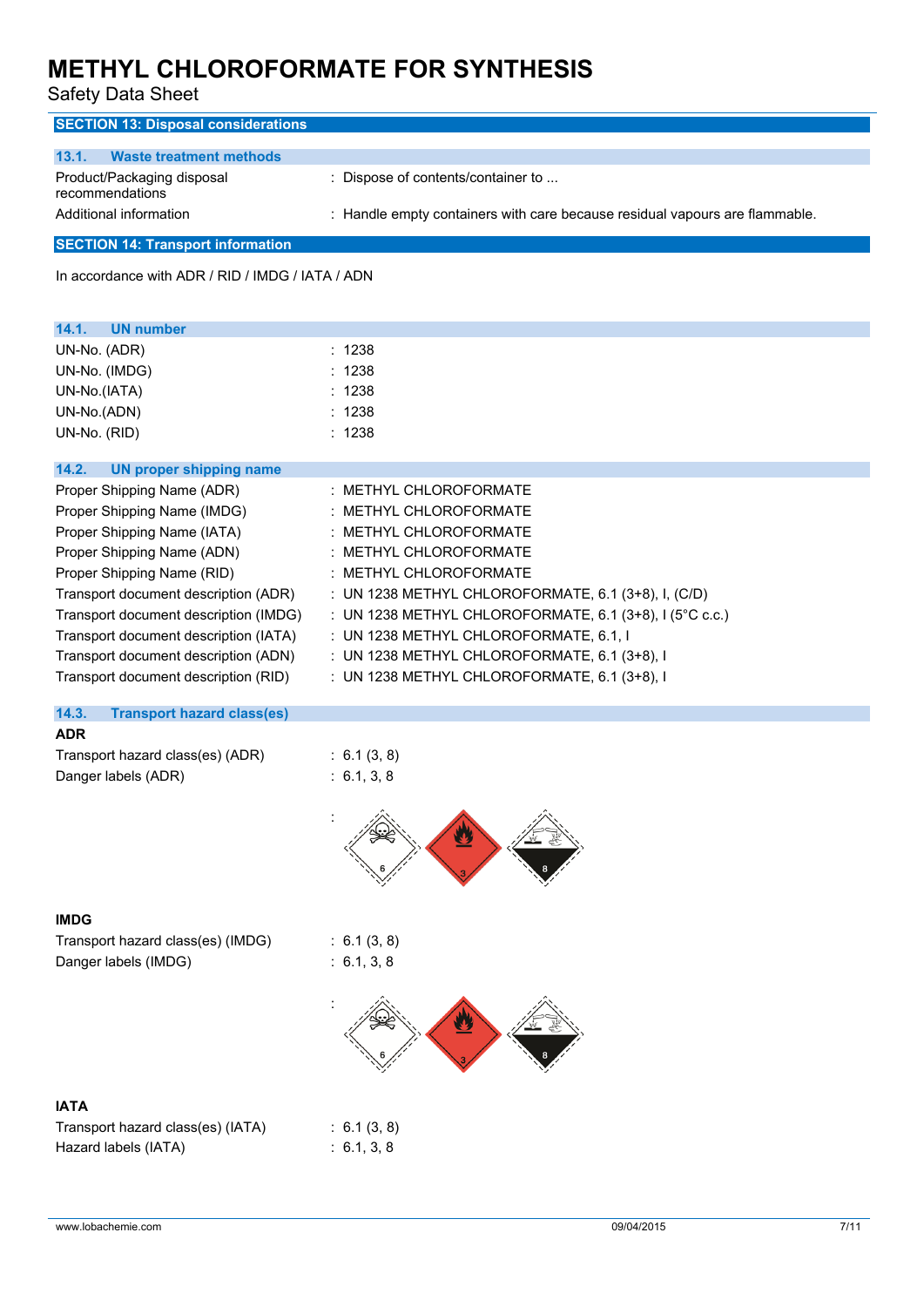Safety Data Sheet

| <b>ADN</b>                                   |                                          |
|----------------------------------------------|------------------------------------------|
| Transport hazard class(es) (ADN)             | : 6.1(3, 8)                              |
| Danger labels (ADN)                          | : 6.1, 3, 8                              |
|                                              |                                          |
| <b>RID</b>                                   |                                          |
| Transport hazard class(es) (RID)             | : 6.1(3, 8)                              |
| Danger labels (RID)                          | : 6.1, 3, 8                              |
|                                              |                                          |
| 14.4.<br><b>Packing group</b>                |                                          |
| Packing group (ADR)                          | $\pm$ 1                                  |
| Packing group (IMDG)                         | $\pm$ 1                                  |
| Packing group (IATA)                         | : T                                      |
| Packing group (ADN)                          | $\pm$ 1                                  |
| Packing group (RID)                          | $\pm$ 1                                  |
| 14.5.<br><b>Environmental hazards</b>        |                                          |
| Dangerous for the environment                | : No                                     |
| Marine pollutant                             | : No                                     |
| Other information                            | : No supplementary information available |
| <b>Special precautions for user</b><br>14.6. |                                          |

| - Overland transport                                                       |                                 |
|----------------------------------------------------------------------------|---------------------------------|
| Classification code (ADR)                                                  | $:$ TFC                         |
| Special provision (ADR)                                                    | : 354                           |
| Limited quantities (ADR)                                                   | : 0                             |
| Excepted quantities (ADR)                                                  | $\pm 50$                        |
| Packing instructions (ADR)                                                 | : P602                          |
| Mixed packing provisions (ADR)                                             | : MP8, MP17                     |
| Portable tank and bulk container<br>instructions (ADR)                     | : T22                           |
| Portable tank and bulk container special<br>provisions (ADR)               | $:$ TP2, TP35                   |
| Tank code (ADR)                                                            | : L15CH                         |
| Tank special provisions (ADR)                                              | $:$ TU14, TU15, TE19, TE21 $\:$ |
| Vehicle for tank carriage                                                  | : FL                            |
| Transport category (ADR)                                                   | :1                              |
| Special provisions for carriage - Loading,<br>unloading and handling (ADR) | : CV1, CV13, CV28               |
|                                                                            |                                 |

www.lobachemie.com 09/04/2015 8/11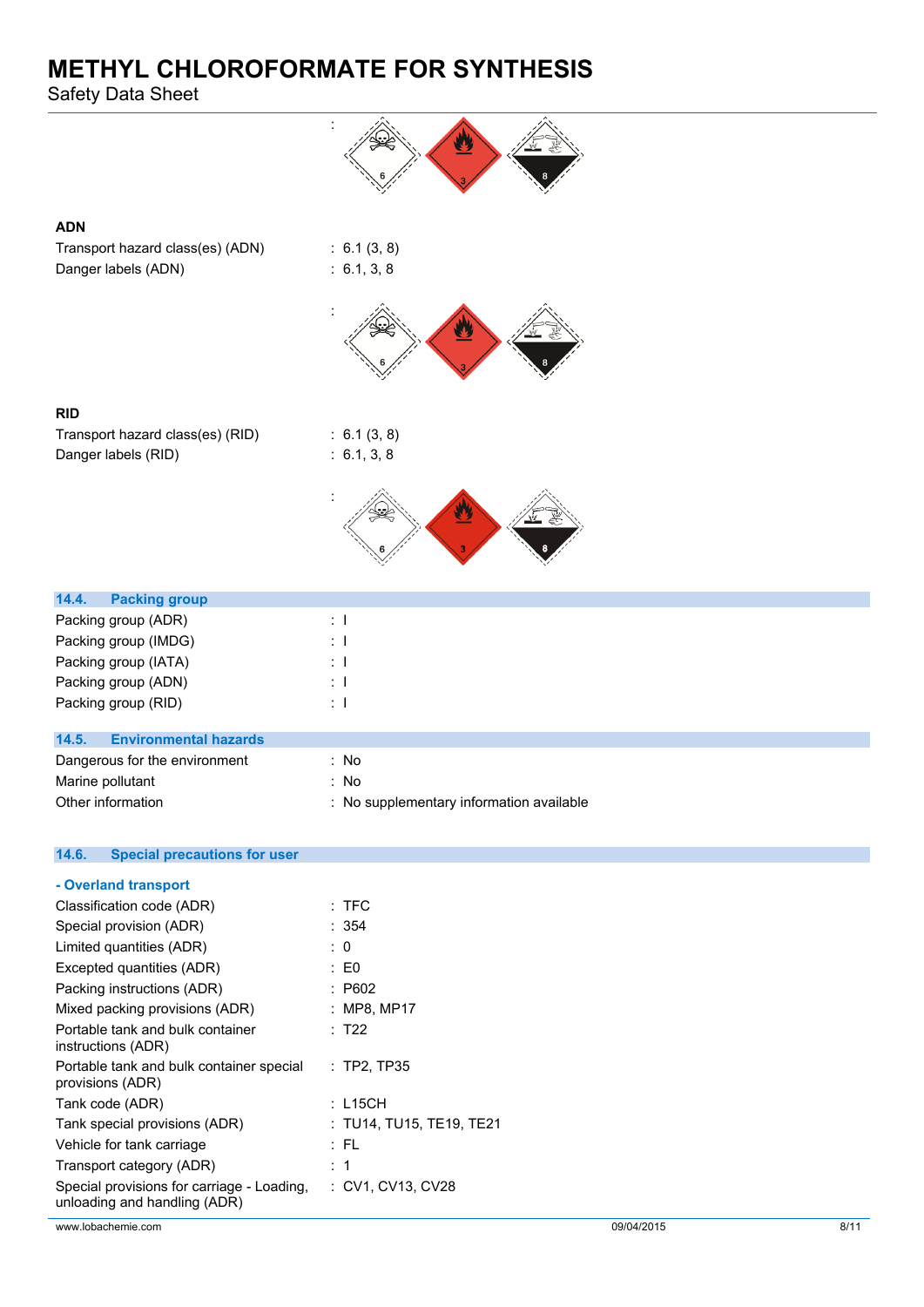Safety Data Sheet

| Special provisions for carriage - Operation : S2, S9, S14<br>(ADR) |   |                      |
|--------------------------------------------------------------------|---|----------------------|
| Hazard identification number (Kemler No.)                          | ÷ | 663                  |
| Orange plates                                                      |   | 663                  |
|                                                                    |   | 1238                 |
| Tunnel restriction code (ADR)                                      |   | : C/D                |
| EAC code                                                           |   | : 2WE                |
| APP code                                                           |   | : $A(f)$             |
| - Transport by sea                                                 |   |                      |
| Special provision (IMDG)                                           |   | : 354                |
| Limited quantities (IMDG)                                          |   | : 0                  |
| Excepted quantities (IMDG)                                         |   | : E0                 |
| Packing instructions (IMDG)                                        |   | : P602               |
| Tank instructions (IMDG)                                           |   | : T22                |
| Tank special provisions (IMDG)                                     |   | $:$ TP2, TP13, TP35  |
| EmS-No. (Fire)                                                     |   | $: F-E$              |
| EmS-No. (Spillage)                                                 |   | $: S-C$              |
| Stowage category (IMDG)                                            |   | : D                  |
| Stowage and handling (IMDG)                                        |   | :SW2                 |
| Segregation (IMDG)                                                 |   | : SG5, SG8           |
| Flash point (IMDG)                                                 |   | : $5^{\circ}$ C c.c. |
| MFAG-No                                                            |   | 155                  |
|                                                                    |   |                      |
| - Air transport                                                    |   |                      |
| PCA Limited quantities (IATA)                                      |   | : Forbidden          |
| PCA limited quantity max net quantity<br>(IATA)                    |   | : Forbidden          |
| PCA packing instructions (IATA)                                    |   | : Forbidden          |
| PCA max net quantity (IATA)                                        |   | : Forbidden          |
| CAO packing instructions (IATA)                                    |   | : Forbidden          |
| CAO max net quantity (IATA)                                        |   | : Forbidden          |
| ERG code (IATA)                                                    |   | : 6F                 |
| - Inland waterway transport                                        |   |                      |
| Classification code (ADN)                                          |   | $:$ TFC              |
| Special provisions (ADN)                                           |   | : 354, 802           |
| Limited quantities (ADN)                                           |   | : 0                  |
| Excepted quantities (ADN)                                          |   | $\therefore$ EO      |
| Equipment required (ADN)                                           |   | : PP, EP, EX, TOX, A |
| Ventilation (ADN)                                                  |   | : VE01, VE02         |
| Number of blue cones/lights (ADN)                                  |   | : 2                  |
| - Rail transport                                                   |   |                      |
| Classification code (RID)                                          |   | $:$ TFC              |
| Special provision (RID)                                            |   | : 354                |
| Limited quantities (RID)                                           |   | : 0                  |
| Excepted quantities (RID)                                          |   | : E0                 |
| Packing instructions (RID)                                         |   | : P602               |
| Mixed packing provisions (RID)                                     |   | : MP8, MP17          |
| Portable tank and bulk container                                   |   | : T22                |
| instructions (RID)                                                 |   |                      |
| Portable tank and bulk container special<br>provisions (RID)       |   | $:$ TP2, TP35        |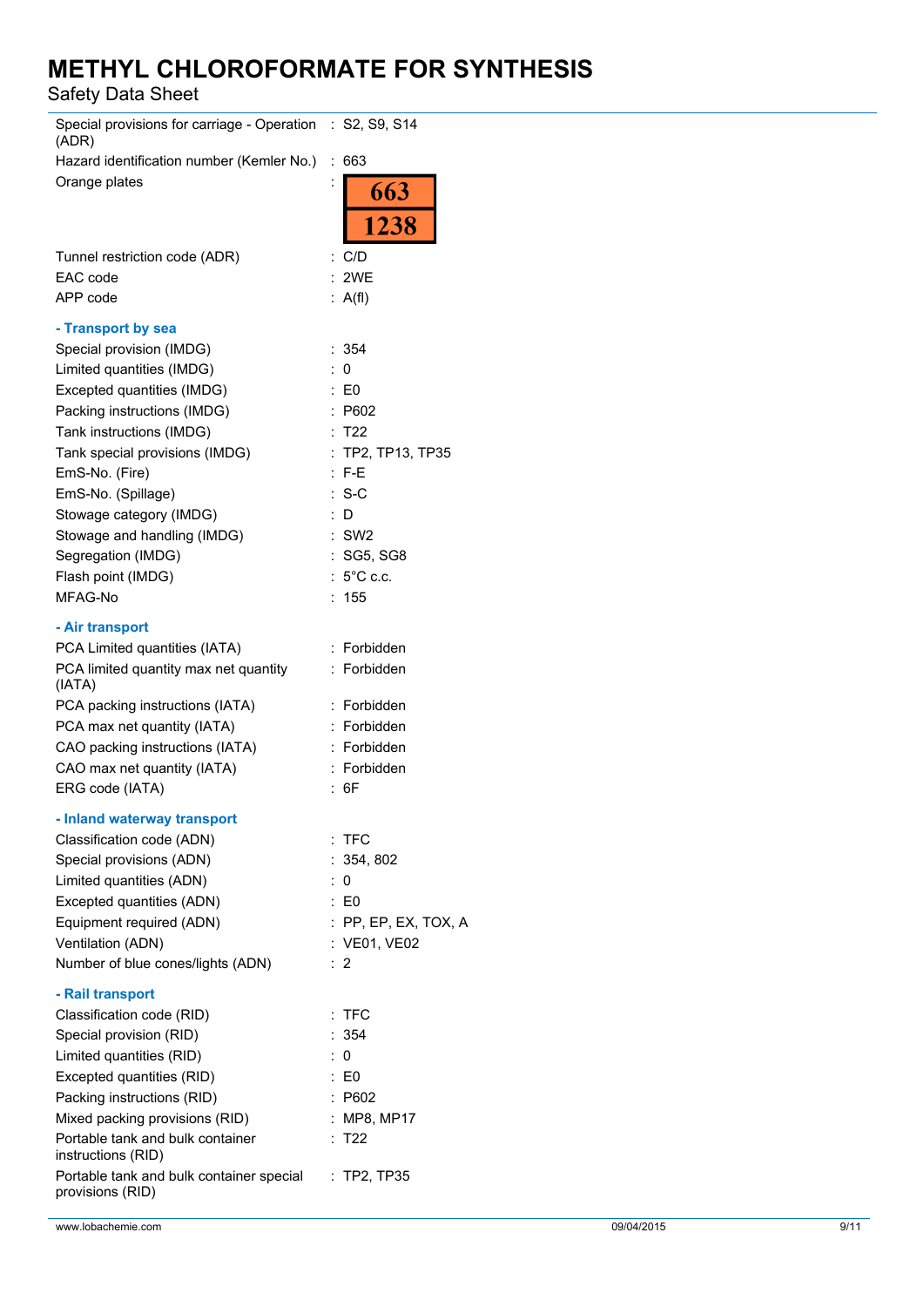Safety Data Sheet

| Tank codes for RID tanks (RID)                                   | :L15CH                               |
|------------------------------------------------------------------|--------------------------------------|
| Special provisions for RID tanks (RID)                           | : TU14, TU15, TU38, TE21, TE22, TE25 |
| Transport category (RID)                                         | : 1                                  |
| Special provisions for carriage – Loading<br>and unloading (RID) | : CW13, CW28, CW31                   |
| Hazard identification number (RID)                               | : 663                                |

## **14.7. Transport in bulk according to Annex II of MARPOL 73/78 and the IBC Code**

Not applicable

**SECTION 15: Regulatory information**

**15.1. Safety, health and environmental regulations/legislation specific for the substance or mixture**

### **15.1.1. EU-Regulations**

No REACH Annex XVII restrictions METHYL CHLOROFORMATE FOR SYNTHESIS is not on the REACH Candidate List METHYL CHLOROFORMATE FOR SYNTHESIS is not on the REACH Annex XIV List

## **15.1.2. National regulations**

#### **Germany**

| AwSV/VwVwS Annex reference                                                     | : Water hazard class (WGK) 2, hazardous to water (Classification according to<br>VwVwS, Annex 2; WGK No 1138)                                                                          |
|--------------------------------------------------------------------------------|----------------------------------------------------------------------------------------------------------------------------------------------------------------------------------------|
| 12th Ordinance Implementing the Federal<br>Immission Control Act - 12. BlmSchV | : Is not subject of the 12. BlmSchV (Hazardous Incident Ordinance)                                                                                                                     |
| <b>Denmark</b>                                                                 |                                                                                                                                                                                        |
| Class for fire hazard                                                          | : Class I-1                                                                                                                                                                            |
| Store unit                                                                     | $: 1$ liter                                                                                                                                                                            |
| Classification remarks                                                         | $\pm$ F <flam. 2="" lig.="">: Emergency management quidelines for the storage of flammable<br/>liquids must be followed</flam.>                                                        |
| Recommendations Danish Regulation                                              | : Young people below the age of 18 years are not allowed to use the product<br>Pregnant/breastfeeding women working with the product must not be in direct<br>contact with the product |
|                                                                                |                                                                                                                                                                                        |

| 15.2. |  | <b>Chemical safety assessment</b> |  |
|-------|--|-----------------------------------|--|
|       |  |                                   |  |

No additional information available

**SECTION 16: Other information**